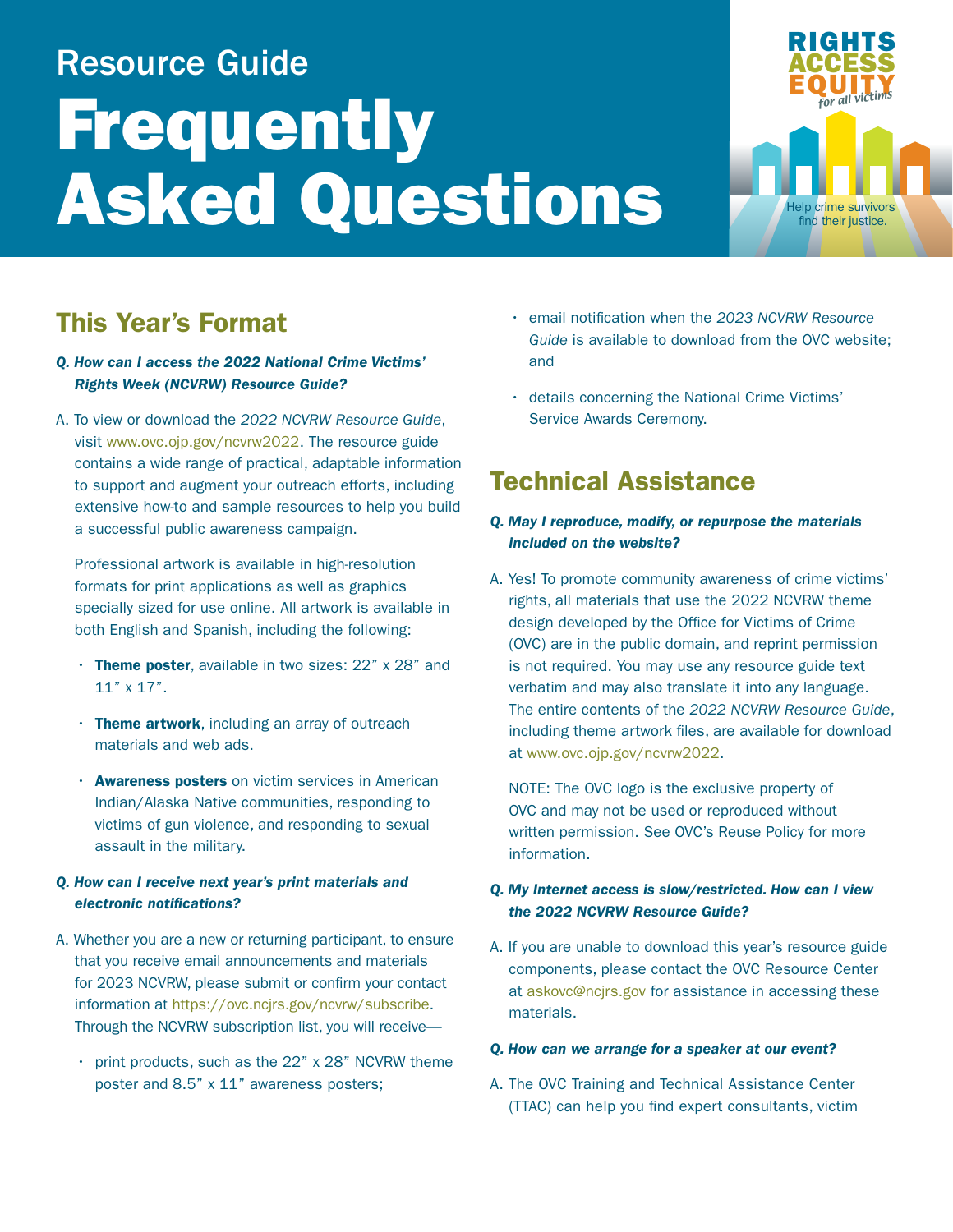service professionals, and survivors to speak at a conference; conduct a training designed to meet your organization's specific needs; perform a needs assessment; or design, implement, or evaluate a training program. Contact OVC TTAC at—

9300 Lee Highway, Fairfax, VA 22031–6050 Phone: 866–OVC–TTAC (866–682–8822) TTY: 866–682–8880 Fax: 703–225–2338 Email: [ttac@ovcttac.org](mailto:ttac%40ovcttac.org?subject=) Website: [www.ovcttac.gov](http://www.ovcttac.gov)  Online Requests for Training and Technical Assistance: [www.ovcttac.gov/HowWeCanHelp](http://www.ovcttac.gov/HowWeCanHelp) 

#### *Q. How do I search for NCVRW events in my area or publicize an NCVRW event?*

A. Publicize your event by adding it to the Events listed at [https://ovc.ojp.gov/events.](https://ovc.ojp.gov/events) This list is meant to help victims, victim service providers, allied professionals, and other interested individuals plan, promote, and locate events of interest to those serving, supporting, and working with victims in their community. Your submission will be reviewed and, if approved, posted on the web for public view. There is no charge for posting events.

# *Q. Where can I find additional information, services, and resources related to crime, victim assistance, and public safety?*

- A. OVC is one of six components within the Office of Justice Programs (OJP) at the U.S. Department of Justice. OJP provides federal leadership, grants, training, technical assistance, and other resources to improve the Nation's capacity to prevent and reduce crime, assist victims, and enhance the rule of law by strengthening the criminal and juvenile justice systems. Visit [www.ojp.gov](http://www.ojp.gov) to access the following:
	- Extensive reference and referral services to help you find answers to your questions about crime, victim assistance, and justice-related research, policy, and practice.
- An information network. Register to stay informed about new publications, funding opportunities, and other news and announcements.
- A virtual library with a collection that includes thousands of victim-related publications and other products, available through one of the largest criminal and juvenile justice libraries and databases in the world.
- Information about upcoming conferences, webinars, trainings, and other events, searchable by focus areas, geographical location, or dates. Increase exposure and participation at your upcoming conferences by adding your event to the calendar.

## *Q. Is funding available for organizing NCVRW events?*

A. Yes! Each year, OVC makes funding available for local communities to organize, publicize, and host NCVRW events. Community Awareness Project (CAP) grants are awarded through the National Association of VOCA Assistance Administrators and can provide financial assistance of up to a designated amount (\$5,000 for 2022 projects).

The 2022 NCVRW CAP awards have already been made. To be notified when the 2023 NCVRW CAP applications are available, please sign up at [https://navaa.org/](https://navaa.org/community-awareness-project) [community-awareness-project.](https://navaa.org/community-awareness-project)

# Using the Artwork

- *Q. May we add our contact information and logo to the artwork provided in the resource guide? May we use the artwork to create a custom outreach piece or invitation?*
- A. Yes! Much of the resource guide theme artwork is designed with space for your organization's contact information or logo, as are all of the awareness posters. The PDFs include fillable form fields so you can easily incorporate your local information, giving victims a place to turn within their own community. (Download the free Adobe Reader at [www.adobe.com](http://www.adobe.com).) The theme artwork source files may also be used to develop custom pieces.